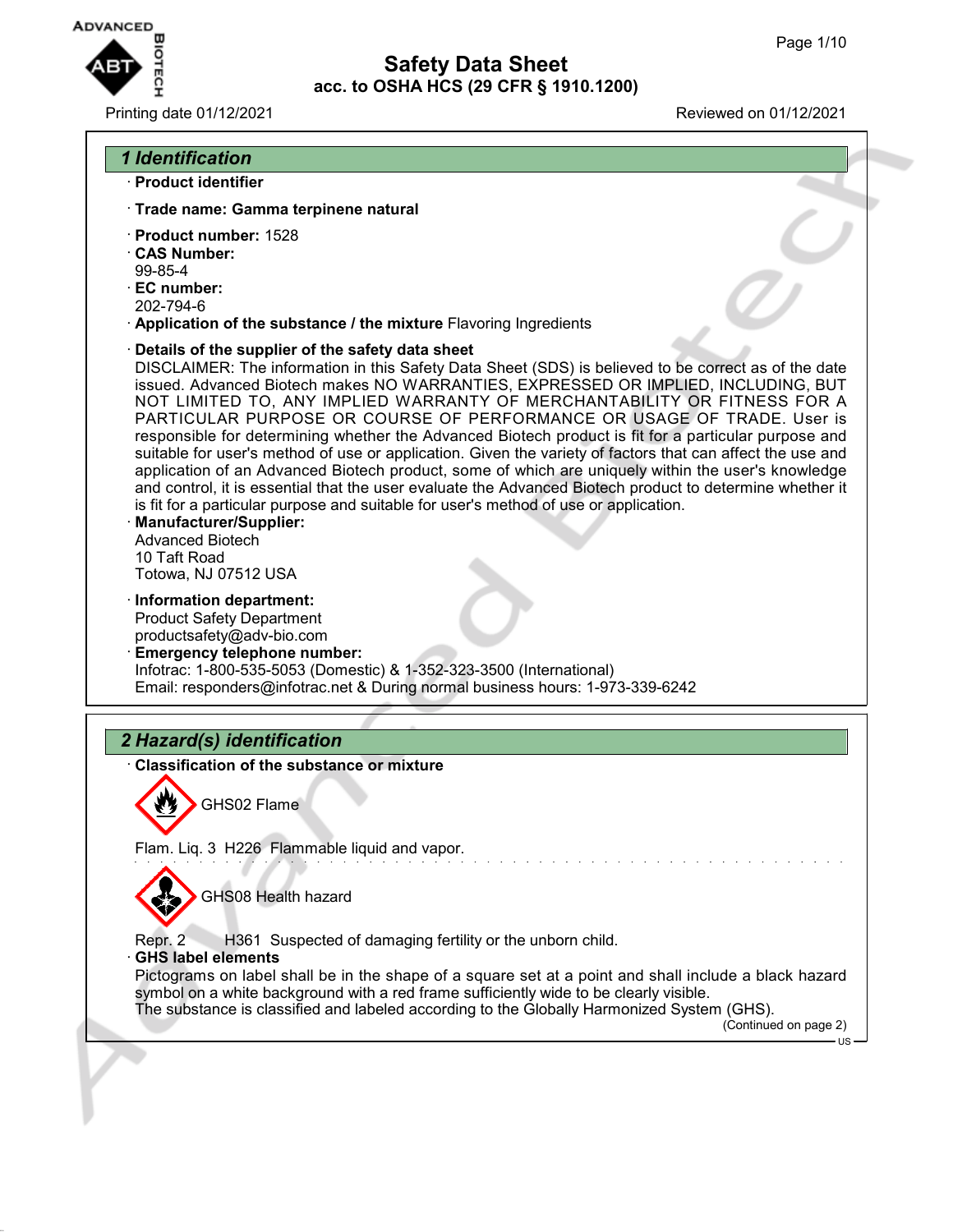

Printing date 01/12/2021 Reviewed on 01/12/2021



- · **CAS No. Description**
- 99-85-4 gamma-Terpinene
- · **Identification number(s)**
- · **EC number:** 202-794-6

## *4 First-aid measures*

· **Description of first aid measures**

· **General information:** Immediately remove any clothing soiled by the product.

(Continued on page 3)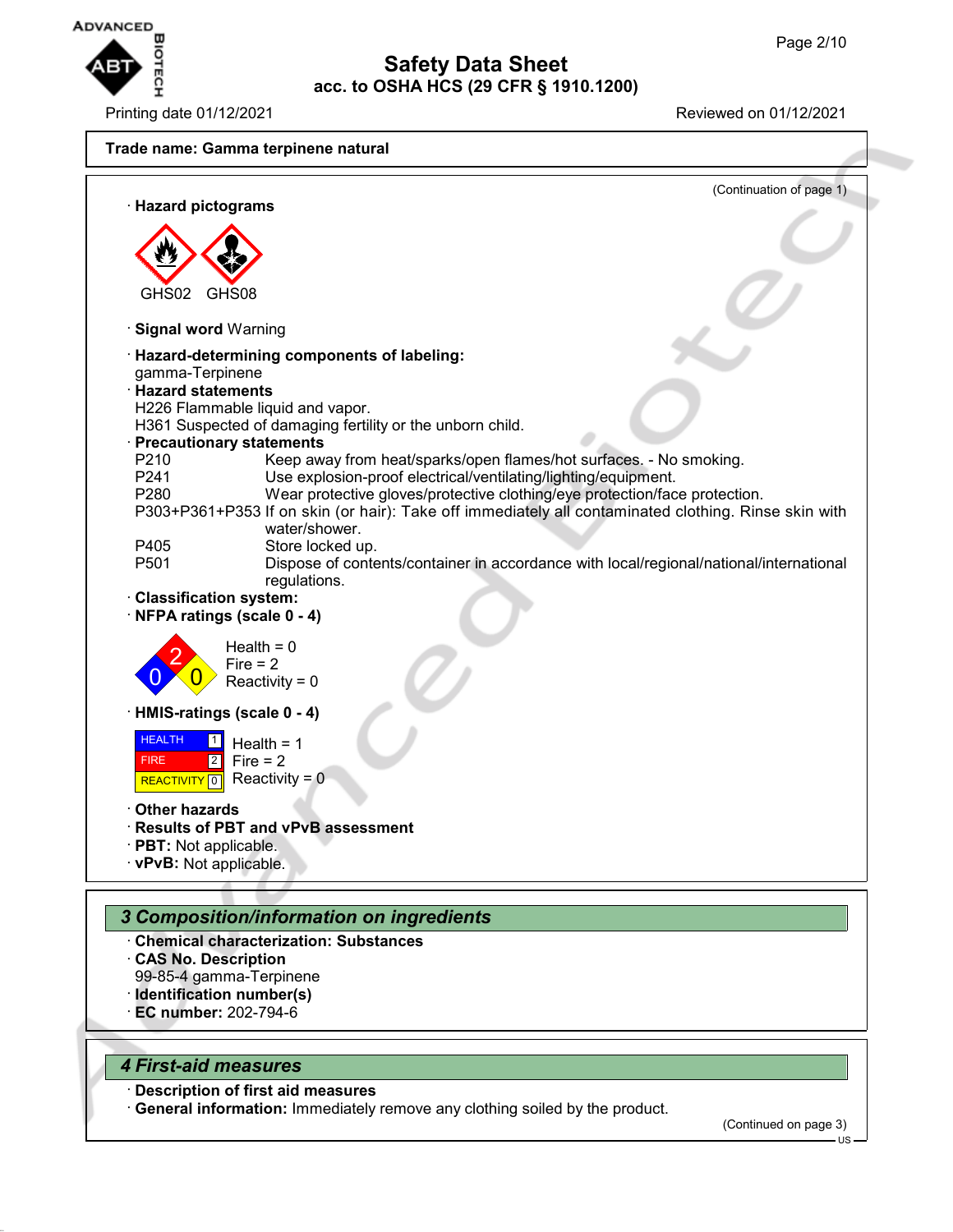

Printing date 01/12/2021 Reviewed on 01/12/2021

#### **Trade name: Gamma terpinene natural**

- (Continuation of page 2)
- · **After inhalation:** Supply fresh air; consult doctor in case of complaints. · **After skin contact:** Immediately rinse with water.
- · **After eye contact:** Rinse opened eye for several minutes under running water.
- · **After swallowing:** If symptoms persist consult doctor.
- · **Information for doctor:**
- · **Most important symptoms and effects, both acute and delayed** No further relevant information available.
- · **Indication of any immediate medical attention and special treatment needed** No further relevant information available.

## *5 Fire-fighting measures*

- · **Extinguishing media**
- · **Suitable extinguishing agents:**
- CO2, extinguishing powder or water spray. Fight larger fires with water spray or alcohol resistant foam.
- · **For safety reasons unsuitable extinguishing agents:** Water with full jet
- · **Special hazards arising from the substance or mixture** No further relevant information available.
- · **Advice for firefighters**
- · **Protective equipment:** No special measures required.
- · **Additional information**
- Cool endangered receptacles with water spray.

Collect contaminated fire fighting water separately. It must not enter the sewage system.

## *6 Accidental release measures*

- · **Personal precautions, protective equipment and emergency procedures**
- Wear protective equipment. Keep unprotected persons away.
- · **Environmental precautions:** Do not allow to enter sewers/ surface or ground water.
- · **Methods and material for containment and cleaning up:**

Absorb with liquid-binding material (sand, diatomite, acid binders, universal binders, sawdust). Dispose contaminated material as waste according to item 13.

- Ensure adequate ventilation. · **Reference to other sections**
- See Section 7 for information on safe handling.
- See Section 8 for information on personal protection equipment.
- See Section 13 for disposal information.

## · **Protective Action Criteria for Chemicals**

· **PAC-1:**

Substance is not listed.

- · **PAC-2:**
- Substance is not listed.

· **PAC-3:**

Substance is not listed.

## *7 Handling and storage*

· **Handling:**

· **Precautions for safe handling** Open and handle receptacle with care.

(Continued on page 4)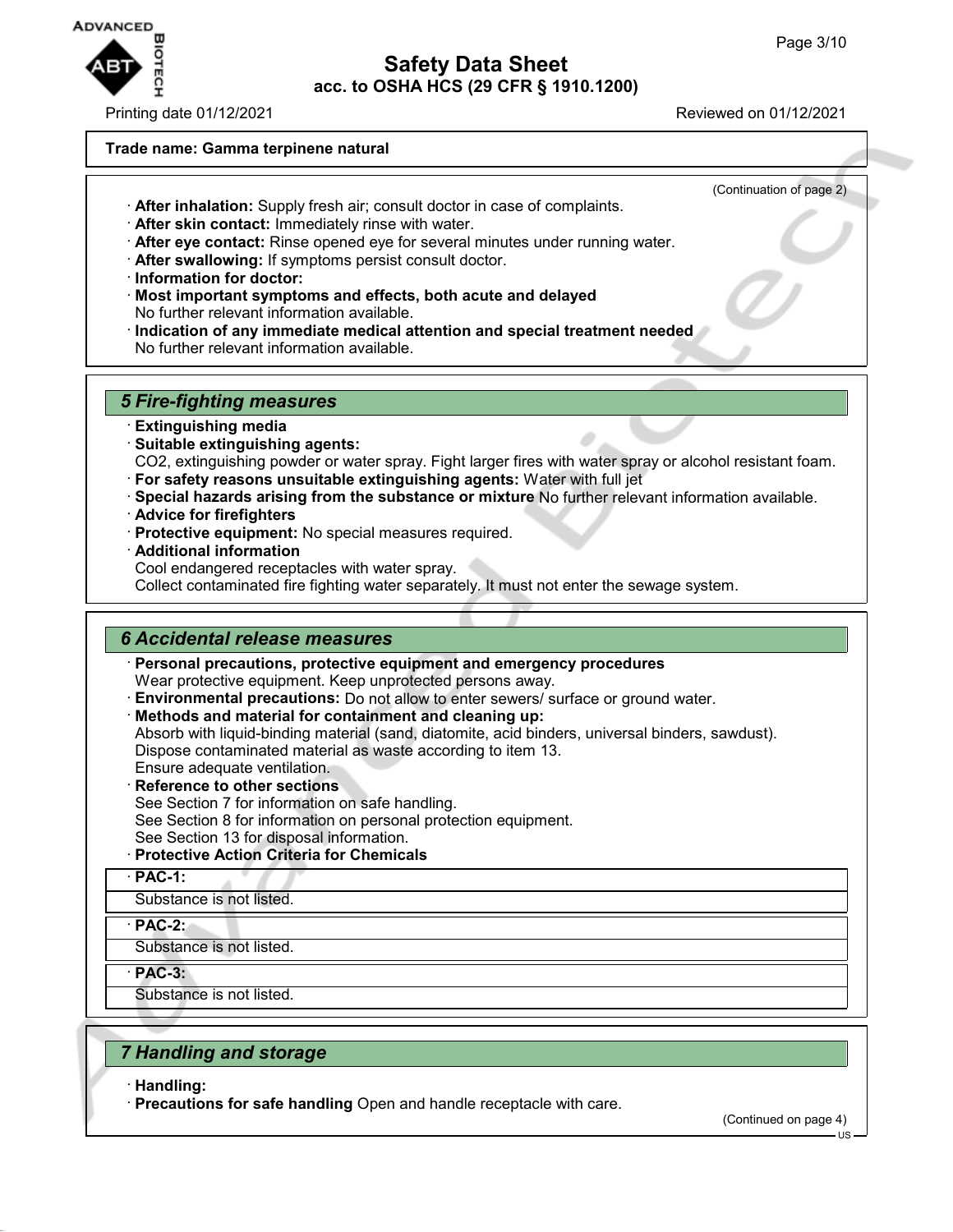

Printing date 01/12/2021 Reviewed on 01/12/2021

(Continuation of page 3)

#### **Trade name: Gamma terpinene natural**

- · **Information about protection against explosions and fires:** Keep ignition sources away - Do not smoke. Protect against electrostatic charges. Keep respiratory protective device available.
- · **Conditions for safe storage, including any incompatibilities**
- · **Storage:**
- · **Requirements to be met by storerooms and receptacles:** No special requirements.
- Please refer to product specification for product storage requirements.
- · **Information about storage in one common storage facility:** Not required.
- · **Further information about storage conditions:** Keep receptacle tightly sealed.
- · **Specific end use(s)** No further relevant information available.

## *8 Exposure controls/personal protection*

· **Additional information about design of technical systems:** No further data; see item 7.

- · **Control parameters**
- · **Components with limit values that require monitoring at the workplace:** Not required.
- · **Additional information:** The lists that were valid during the creation were used as a basis.
- · **Exposure controls**
- · **Personal protective equipment:**
- · **General protective and hygienic measures:** Keep away from foodstuffs, beverages and feed. Immediately remove all soiled and contaminated clothing. Wash hands before breaks and at the end of work. Store protective clothing separately.
- · **Breathing equipment:** Not required.
- · **Protection of hands:**



# Protective gloves

The glove material has to be impermeable and resistant to the product/ the substance/ the preparation. Due to missing tests no recommendation to the glove material can be given for the product/ the preparation/ the chemical mixture.

Selection of the glove material should be based on consideration of the penetration times, rates of diffusion and the degradation

#### · **Material of gloves**

The selection of the suitable gloves does not only depend on the material, but also on further marks of quality and varies from manufacturer to manufacturer.

#### **Penetration time of glove material**

The exact break through time has to be determined by the manufacturer of the protective gloves and has to be observed.

(Continued on page 5)

**LIQ**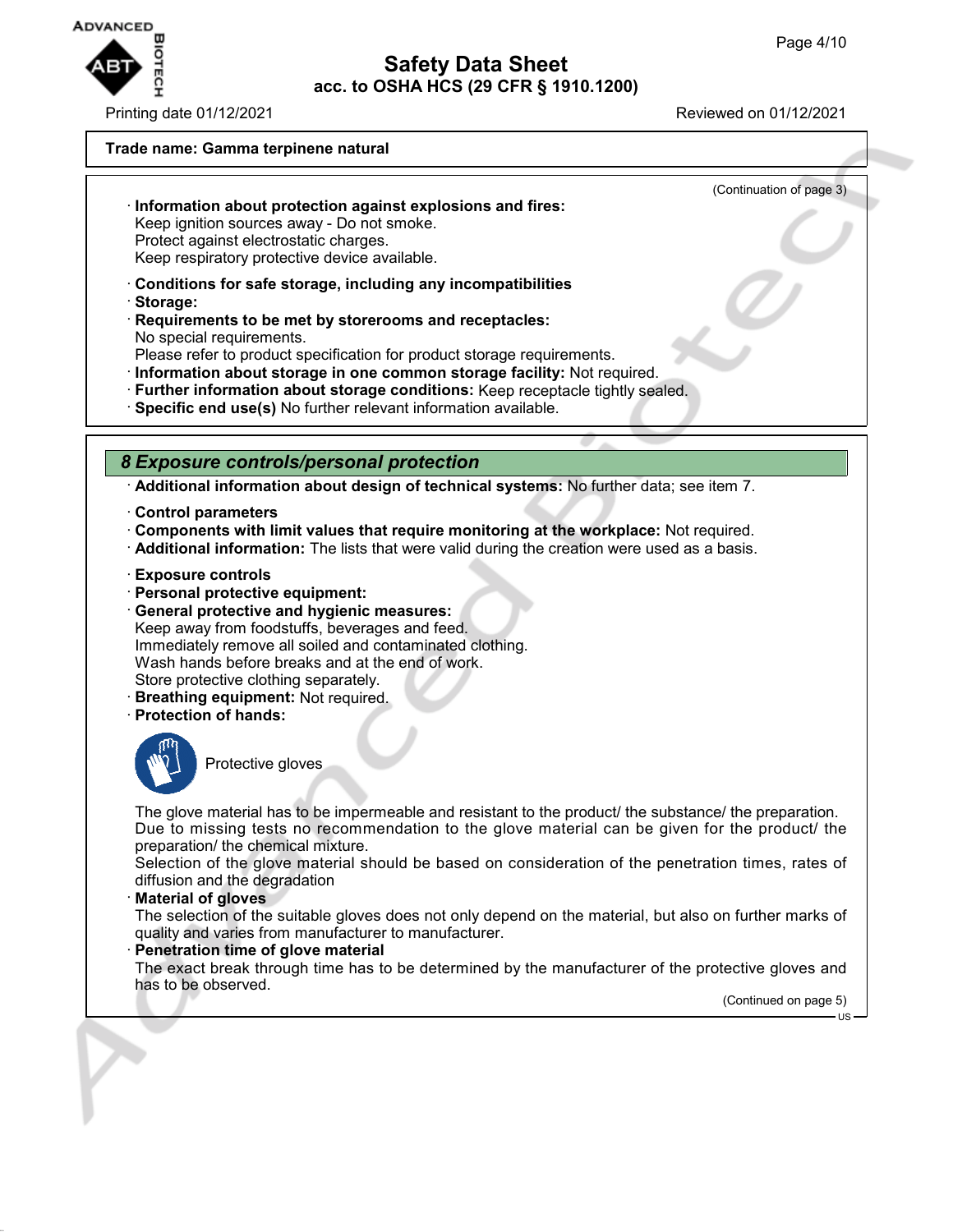

Printing date 01/12/2021 Reviewed on 01/12/2021

## **Trade name: Gamma terpinene natural**

(Continuation of page 4) · **Eye protection:** Tightly sealed goggles *9 Physical and chemical properties*

| · Appearance:<br>Form:<br>Fluid<br>Color:<br>According to product specification<br>Odor:<br>According to product specification<br>Not determined.<br>Odor threshold:<br>· pH-value:<br>Not determined.<br>Change in condition<br><b>Melting point/Melting range:</b><br>Undetermined.<br><b>Boiling point/Boiling range:</b><br>182 °C (359.6 °F)<br>52 °C (125.6 °F)<br>· Flash point:<br>· Flammability (solid, gaseous):<br>Not applicable.<br>Decomposition temperature:<br>Not determined.<br>Not determined.<br>· Auto igniting:<br>Danger of explosion:<br>vapor mixtures are possible.<br>· Explosion limits:<br>Lower:<br>Not determined.<br>Not determined.<br>Upper:<br>· Vapor pressure:<br>Not determined.<br>$\cdot$ Density at 20 °C (68 °F):<br>$0.845$ g/cm <sup>3</sup> (7.05153 lbs/gal)<br>· Relative density<br>Not determined.<br>· Vapor density<br>Not determined.<br><b>Evaporation rate</b><br>Not determined.<br>· Solubility in / Miscibility with<br>Not miscible or difficult to mix.<br>Water:<br>· Partition coefficient (n-octanol/water): Not determined.<br>· Viscosity:<br>Dynamic:<br>Not determined.<br>Kinematic:<br>Not determined.<br><b>VOC content:</b><br>0.00%<br>0.0 g/l / 0.00 lb/gal | Information on basic physical and chemical properties |                                                                |  |  |
|--------------------------------------------------------------------------------------------------------------------------------------------------------------------------------------------------------------------------------------------------------------------------------------------------------------------------------------------------------------------------------------------------------------------------------------------------------------------------------------------------------------------------------------------------------------------------------------------------------------------------------------------------------------------------------------------------------------------------------------------------------------------------------------------------------------------------------------------------------------------------------------------------------------------------------------------------------------------------------------------------------------------------------------------------------------------------------------------------------------------------------------------------------------------------------------------------------------------------------------|-------------------------------------------------------|----------------------------------------------------------------|--|--|
|                                                                                                                                                                                                                                                                                                                                                                                                                                                                                                                                                                                                                                                                                                                                                                                                                                                                                                                                                                                                                                                                                                                                                                                                                                      | <b>General Information</b>                            | Molecular Weight: 136.238 g/mol                                |  |  |
|                                                                                                                                                                                                                                                                                                                                                                                                                                                                                                                                                                                                                                                                                                                                                                                                                                                                                                                                                                                                                                                                                                                                                                                                                                      |                                                       |                                                                |  |  |
|                                                                                                                                                                                                                                                                                                                                                                                                                                                                                                                                                                                                                                                                                                                                                                                                                                                                                                                                                                                                                                                                                                                                                                                                                                      |                                                       |                                                                |  |  |
|                                                                                                                                                                                                                                                                                                                                                                                                                                                                                                                                                                                                                                                                                                                                                                                                                                                                                                                                                                                                                                                                                                                                                                                                                                      |                                                       |                                                                |  |  |
|                                                                                                                                                                                                                                                                                                                                                                                                                                                                                                                                                                                                                                                                                                                                                                                                                                                                                                                                                                                                                                                                                                                                                                                                                                      |                                                       |                                                                |  |  |
|                                                                                                                                                                                                                                                                                                                                                                                                                                                                                                                                                                                                                                                                                                                                                                                                                                                                                                                                                                                                                                                                                                                                                                                                                                      |                                                       |                                                                |  |  |
|                                                                                                                                                                                                                                                                                                                                                                                                                                                                                                                                                                                                                                                                                                                                                                                                                                                                                                                                                                                                                                                                                                                                                                                                                                      |                                                       |                                                                |  |  |
|                                                                                                                                                                                                                                                                                                                                                                                                                                                                                                                                                                                                                                                                                                                                                                                                                                                                                                                                                                                                                                                                                                                                                                                                                                      |                                                       |                                                                |  |  |
|                                                                                                                                                                                                                                                                                                                                                                                                                                                                                                                                                                                                                                                                                                                                                                                                                                                                                                                                                                                                                                                                                                                                                                                                                                      |                                                       |                                                                |  |  |
|                                                                                                                                                                                                                                                                                                                                                                                                                                                                                                                                                                                                                                                                                                                                                                                                                                                                                                                                                                                                                                                                                                                                                                                                                                      |                                                       |                                                                |  |  |
|                                                                                                                                                                                                                                                                                                                                                                                                                                                                                                                                                                                                                                                                                                                                                                                                                                                                                                                                                                                                                                                                                                                                                                                                                                      |                                                       |                                                                |  |  |
|                                                                                                                                                                                                                                                                                                                                                                                                                                                                                                                                                                                                                                                                                                                                                                                                                                                                                                                                                                                                                                                                                                                                                                                                                                      |                                                       |                                                                |  |  |
|                                                                                                                                                                                                                                                                                                                                                                                                                                                                                                                                                                                                                                                                                                                                                                                                                                                                                                                                                                                                                                                                                                                                                                                                                                      |                                                       |                                                                |  |  |
|                                                                                                                                                                                                                                                                                                                                                                                                                                                                                                                                                                                                                                                                                                                                                                                                                                                                                                                                                                                                                                                                                                                                                                                                                                      |                                                       | Product is not explosive. However, formation of explosive air/ |  |  |
|                                                                                                                                                                                                                                                                                                                                                                                                                                                                                                                                                                                                                                                                                                                                                                                                                                                                                                                                                                                                                                                                                                                                                                                                                                      |                                                       |                                                                |  |  |
|                                                                                                                                                                                                                                                                                                                                                                                                                                                                                                                                                                                                                                                                                                                                                                                                                                                                                                                                                                                                                                                                                                                                                                                                                                      |                                                       |                                                                |  |  |
|                                                                                                                                                                                                                                                                                                                                                                                                                                                                                                                                                                                                                                                                                                                                                                                                                                                                                                                                                                                                                                                                                                                                                                                                                                      |                                                       |                                                                |  |  |
|                                                                                                                                                                                                                                                                                                                                                                                                                                                                                                                                                                                                                                                                                                                                                                                                                                                                                                                                                                                                                                                                                                                                                                                                                                      |                                                       |                                                                |  |  |
|                                                                                                                                                                                                                                                                                                                                                                                                                                                                                                                                                                                                                                                                                                                                                                                                                                                                                                                                                                                                                                                                                                                                                                                                                                      |                                                       |                                                                |  |  |
|                                                                                                                                                                                                                                                                                                                                                                                                                                                                                                                                                                                                                                                                                                                                                                                                                                                                                                                                                                                                                                                                                                                                                                                                                                      |                                                       |                                                                |  |  |
|                                                                                                                                                                                                                                                                                                                                                                                                                                                                                                                                                                                                                                                                                                                                                                                                                                                                                                                                                                                                                                                                                                                                                                                                                                      |                                                       |                                                                |  |  |
|                                                                                                                                                                                                                                                                                                                                                                                                                                                                                                                                                                                                                                                                                                                                                                                                                                                                                                                                                                                                                                                                                                                                                                                                                                      |                                                       |                                                                |  |  |
|                                                                                                                                                                                                                                                                                                                                                                                                                                                                                                                                                                                                                                                                                                                                                                                                                                                                                                                                                                                                                                                                                                                                                                                                                                      |                                                       |                                                                |  |  |
|                                                                                                                                                                                                                                                                                                                                                                                                                                                                                                                                                                                                                                                                                                                                                                                                                                                                                                                                                                                                                                                                                                                                                                                                                                      |                                                       |                                                                |  |  |
|                                                                                                                                                                                                                                                                                                                                                                                                                                                                                                                                                                                                                                                                                                                                                                                                                                                                                                                                                                                                                                                                                                                                                                                                                                      |                                                       |                                                                |  |  |
|                                                                                                                                                                                                                                                                                                                                                                                                                                                                                                                                                                                                                                                                                                                                                                                                                                                                                                                                                                                                                                                                                                                                                                                                                                      |                                                       |                                                                |  |  |
|                                                                                                                                                                                                                                                                                                                                                                                                                                                                                                                                                                                                                                                                                                                                                                                                                                                                                                                                                                                                                                                                                                                                                                                                                                      |                                                       |                                                                |  |  |
|                                                                                                                                                                                                                                                                                                                                                                                                                                                                                                                                                                                                                                                                                                                                                                                                                                                                                                                                                                                                                                                                                                                                                                                                                                      |                                                       |                                                                |  |  |
|                                                                                                                                                                                                                                                                                                                                                                                                                                                                                                                                                                                                                                                                                                                                                                                                                                                                                                                                                                                                                                                                                                                                                                                                                                      |                                                       |                                                                |  |  |
|                                                                                                                                                                                                                                                                                                                                                                                                                                                                                                                                                                                                                                                                                                                                                                                                                                                                                                                                                                                                                                                                                                                                                                                                                                      |                                                       |                                                                |  |  |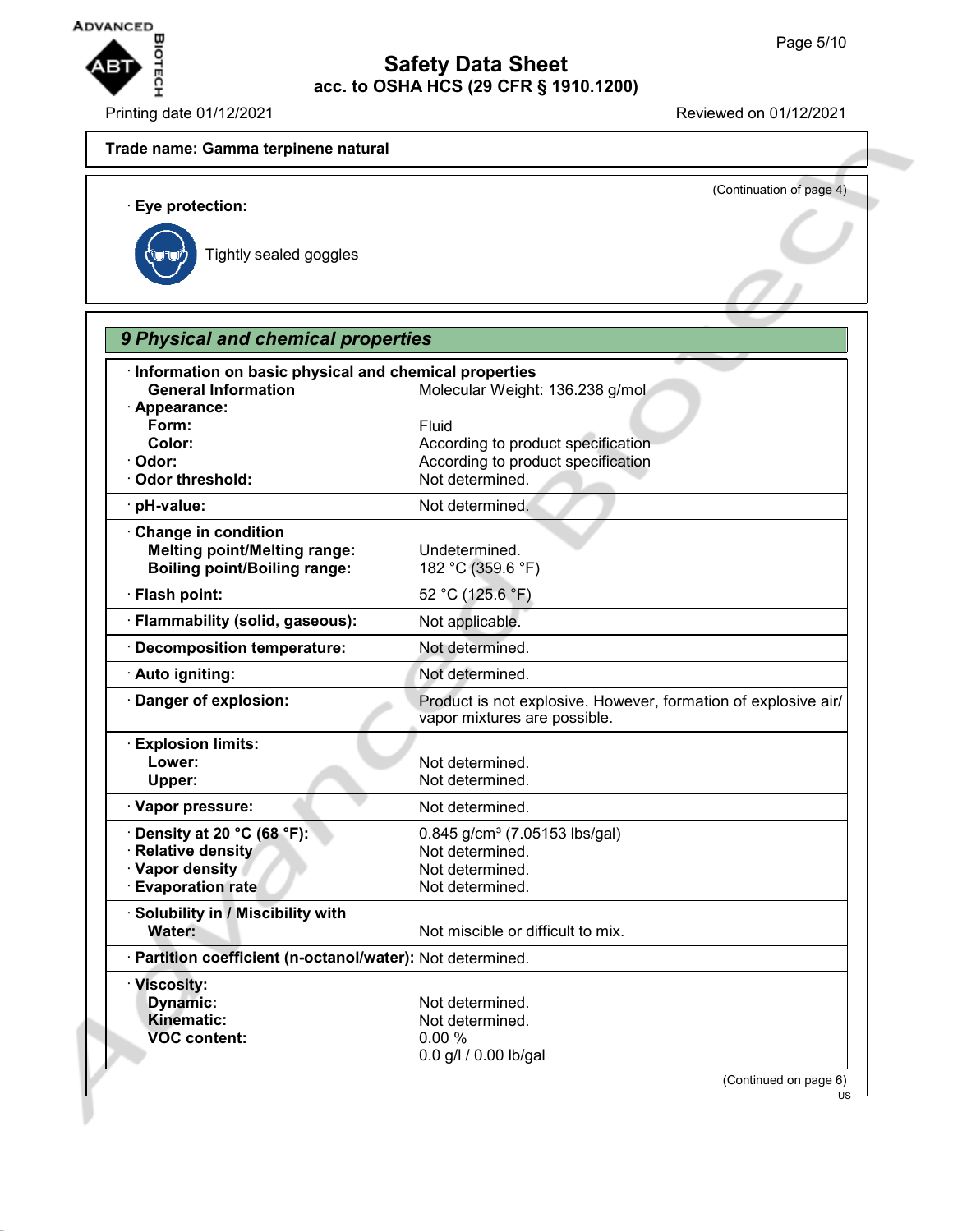

#### Printing date 01/12/2021 **Reviewed on 01/12/2021**

(Continuation of page 5)

#### **Trade name: Gamma terpinene natural**

· **Other information** No further relevant information available.

## *10 Stability and reactivity*

- · **Reactivity** No further relevant information available.
- · **Chemical stability**
- · **Thermal decomposition / conditions to be avoided:**

No decomposition if used according to specifications.

- · **Possibility of hazardous reactions** No dangerous reactions known.
- · **Conditions to avoid** No further relevant information available.
- · **Incompatible materials:** No further relevant information available.
- · **Hazardous decomposition products:** No dangerous decomposition products known.

## *11 Toxicological information*

- · **Information on toxicological effects**
- · **Acute toxicity:**

#### · **LD/LC50 values that are relevant for classification:**

**ATE (Acute Toxicity Estimate)**

## Oral LD50 3650 mg/kg (rat)

#### **CAS: 99-85-4 gamma-Terpinene**

Oral LD50 3850 mg/kg (ATE) 3650 mg/kg (rat)

Dermal LD50 >5000 mg/kg (rabbit)

- · **Primary irritant effect:**
- · **on the skin:** No irritant effect.
- · **on the eye:** No irritating effect.
- · **Sensitization:** No sensitizing effects known.
- · **Additional toxicological information:**
- · **Carcinogenic categories**
- · **IARC (International Agency for Research on Cancer)**

Substance is not listed.

· **NTP (National Toxicology Program)**

Substance is not listed.

- · **OSHA-Ca (Occupational Safety & Health Administration)**
- Substance is not listed.

## *12 Ecological information*

- · **Toxicity**
- · **Aquatic toxicity:** No further relevant information available.
- · **Persistence and degradability** No further relevant information available.
- · **Behavior in environmental systems:**
- · **Bioaccumulative potential** No further relevant information available.
- · **Mobility in soil** No further relevant information available.

(Continued on page 7)

US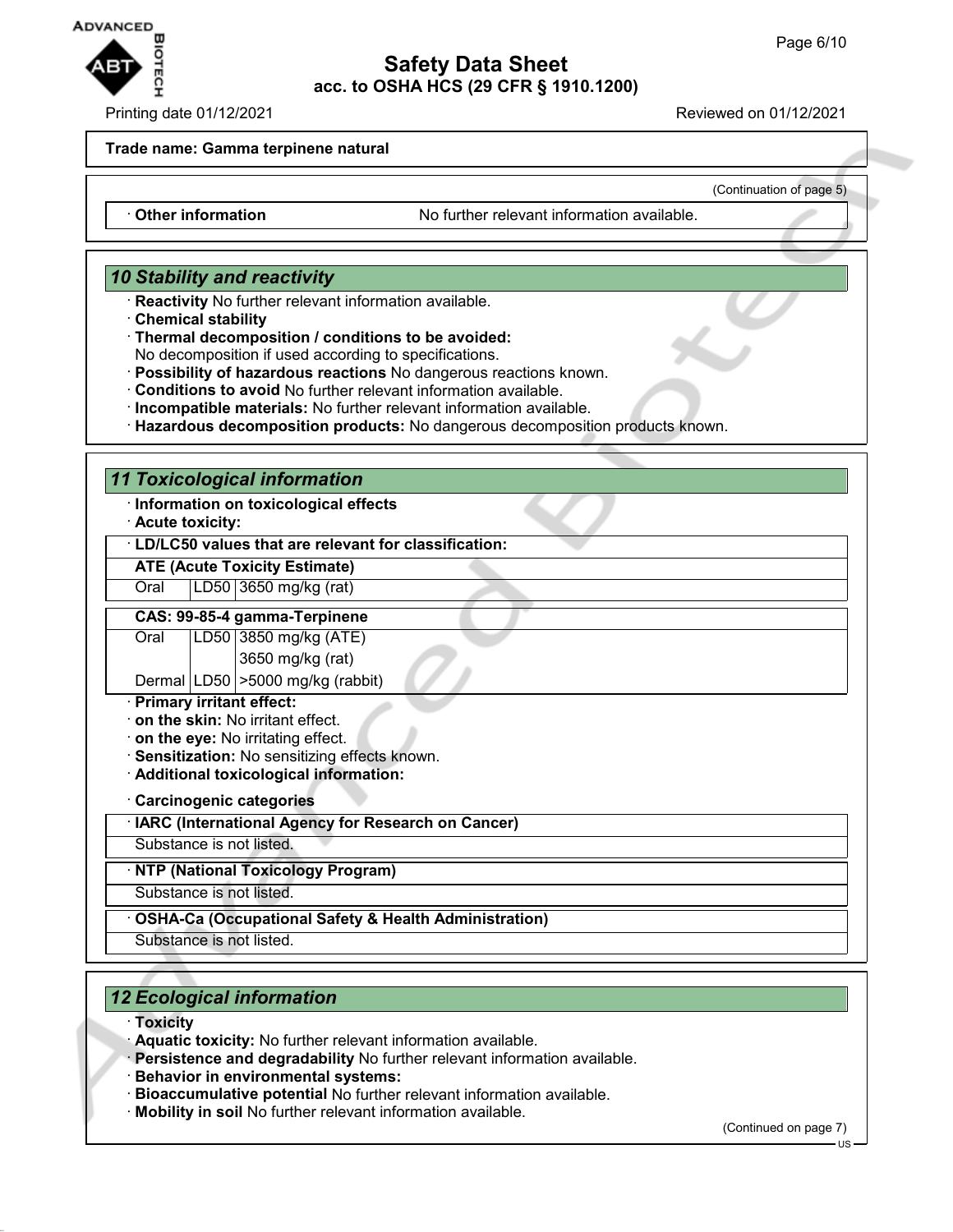

Printing date 01/12/2021 Reviewed on 01/12/2021

#### **Trade name: Gamma terpinene natural**

(Continuation of page 6)

## · **Additional ecological information:**

- · **General notes:** Water hazard class 3 (Self-assessment): extremely hazardous for water Do not allow product to reach ground water, water course or sewage system, even in small quantities. Danger to drinking water if even extremely small quantities leak into the ground.
- · **Results of PBT and vPvB assessment**
- · **PBT:** Not applicable.
- · **vPvB:** Not applicable.
- · **Other adverse effects** No further relevant information available.

## *13 Disposal considerations*

#### · **Waste treatment methods**

#### · **Recommendation:**

Must not be disposed of together with household garbage. Do not allow product to reach sewage system.

- · **Uncleaned packagings:**
- · **Recommendation:** Disposal must be made according to official regulations.

| <b>14 Transport information</b>                          |                                                                                                      |
|----------------------------------------------------------|------------------------------------------------------------------------------------------------------|
| · UN-Number<br>· DOT, IMDG, IATA                         | <b>UN2319</b>                                                                                        |
| · UN proper shipping name<br>$\cdot$ DOT<br>· IMDG, IATA | Terpene hydrocarbons, n.o.s. (gamma-Terpinene)<br>TERPENE HYDROCARBONS, N.O.S. (gamma-<br>Terpinene) |
| · Transport hazard class(es)                             |                                                                                                      |
| $\cdot$ DOT                                              |                                                                                                      |
| · Class<br>· Label                                       | 3 Flammable liquids<br>3                                                                             |
| · IMDG, IATA                                             |                                                                                                      |
| <b>Class</b>                                             | 3 Flammable liquids                                                                                  |
| · Label                                                  | 3                                                                                                    |
| <b>Packing group</b><br>DOT, IMDG, IATA                  | III                                                                                                  |
|                                                          | (Continued on page 8)                                                                                |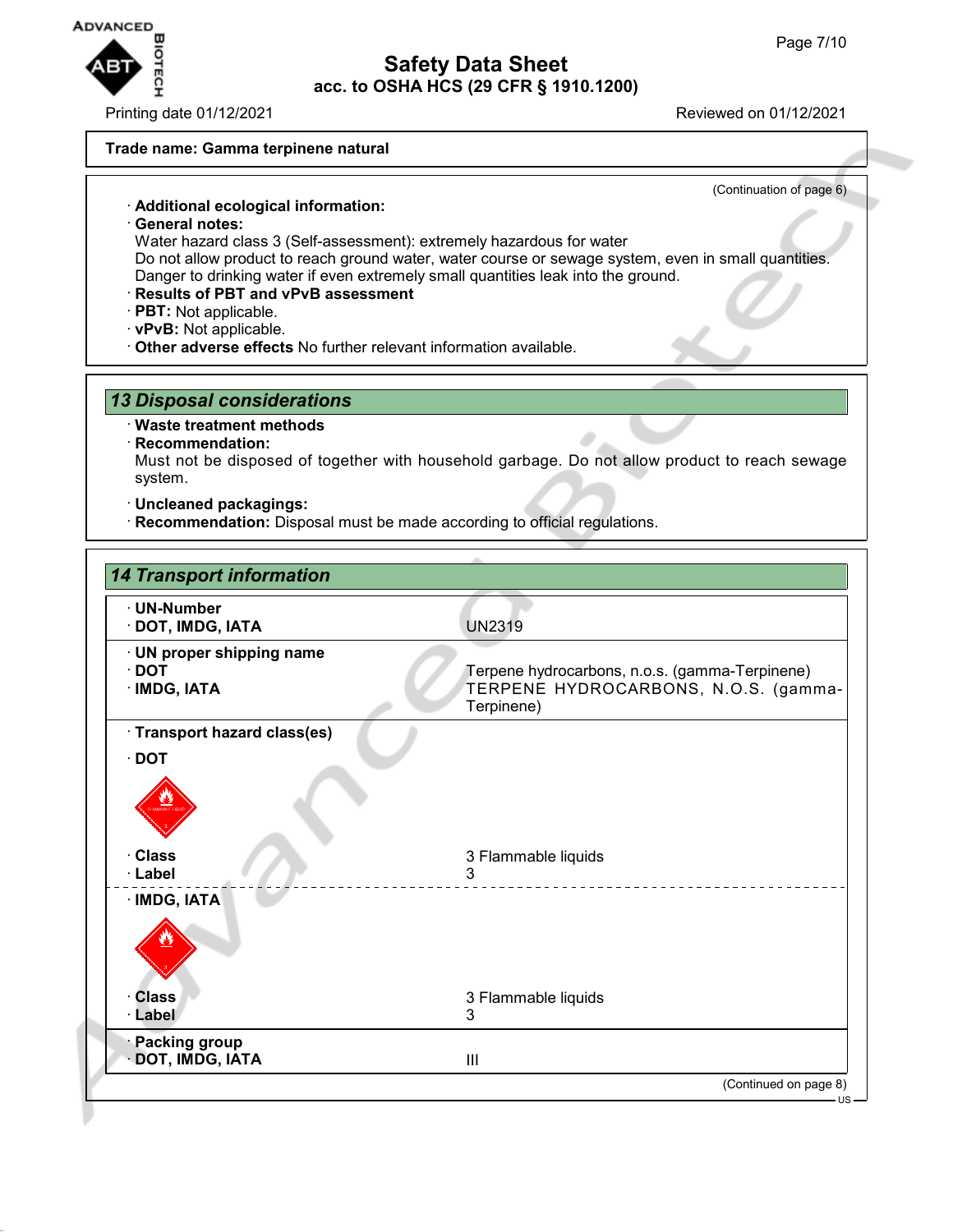

Printing date 01/12/2021 Reviewed on 01/12/2021

#### **Trade name: Gamma terpinene natural**

|                                                                                                                              | (Continuation of page 7)                                                                                               |
|------------------------------------------------------------------------------------------------------------------------------|------------------------------------------------------------------------------------------------------------------------|
| $\cdot$ Environmental hazards:<br>· Marine pollutant:                                                                        | No.                                                                                                                    |
| Special precautions for user<br>· Hazard identification number (Kemler code): 30<br>· EMS Number:<br><b>Stowage Category</b> | Warning: Flammable liquids<br>$F-E$ , S-D<br>А                                                                         |
| Transport in bulk according to Annex II of<br>MARPOL73/78 and the IBC Code                                                   | Not applicable.                                                                                                        |
| · Transport/Additional information:                                                                                          |                                                                                                                        |
| $\cdot$ DOT<br><b>Quantity limitations</b>                                                                                   | On passenger aircraft/rail: 60 L<br>On cargo aircraft only: 220 L                                                      |
| ∴IMDG<br>· Limited quantities (LQ)<br><b>Excepted quantities (EQ)</b>                                                        | 5L<br>Code: E1<br>Maximum net quantity per inner packaging: 30 ml<br>Maximum net quantity per outer packaging: 1000 ml |
| · UN "Model Regulation":                                                                                                     | UN 2319 TERPENE HYDROCARBONS, N.O.S.<br>(GAMMA-TERPINENE), 3, III                                                      |

# *15 Regulatory information*

· **Safety, health and environmental regulations/legislation specific for the substance or mixture** · **Sara**

- · **Section 355 (extremely hazardous substances):**
- Substance is not listed.
- · **Section 313 (Specific toxic chemical listings):**
- Substance is not listed.
- · **TSCA (Toxic Substances Control Act):**
- ACTIVE

## · **Hazardous Air Pollutants**

Substance is not listed.

- · **Proposition 65**
- · **Chemicals known to cause cancer:**
- Substance is not listed.
- · **Chemicals known to cause reproductive toxicity for females:**
- Substance is not listed.
- · **Chemicals known to cause reproductive toxicity for males:**
- Substance is not listed.
- · **Chemicals known to cause developmental toxicity:**
- Substance is not listed.

(Continued on page 9)

US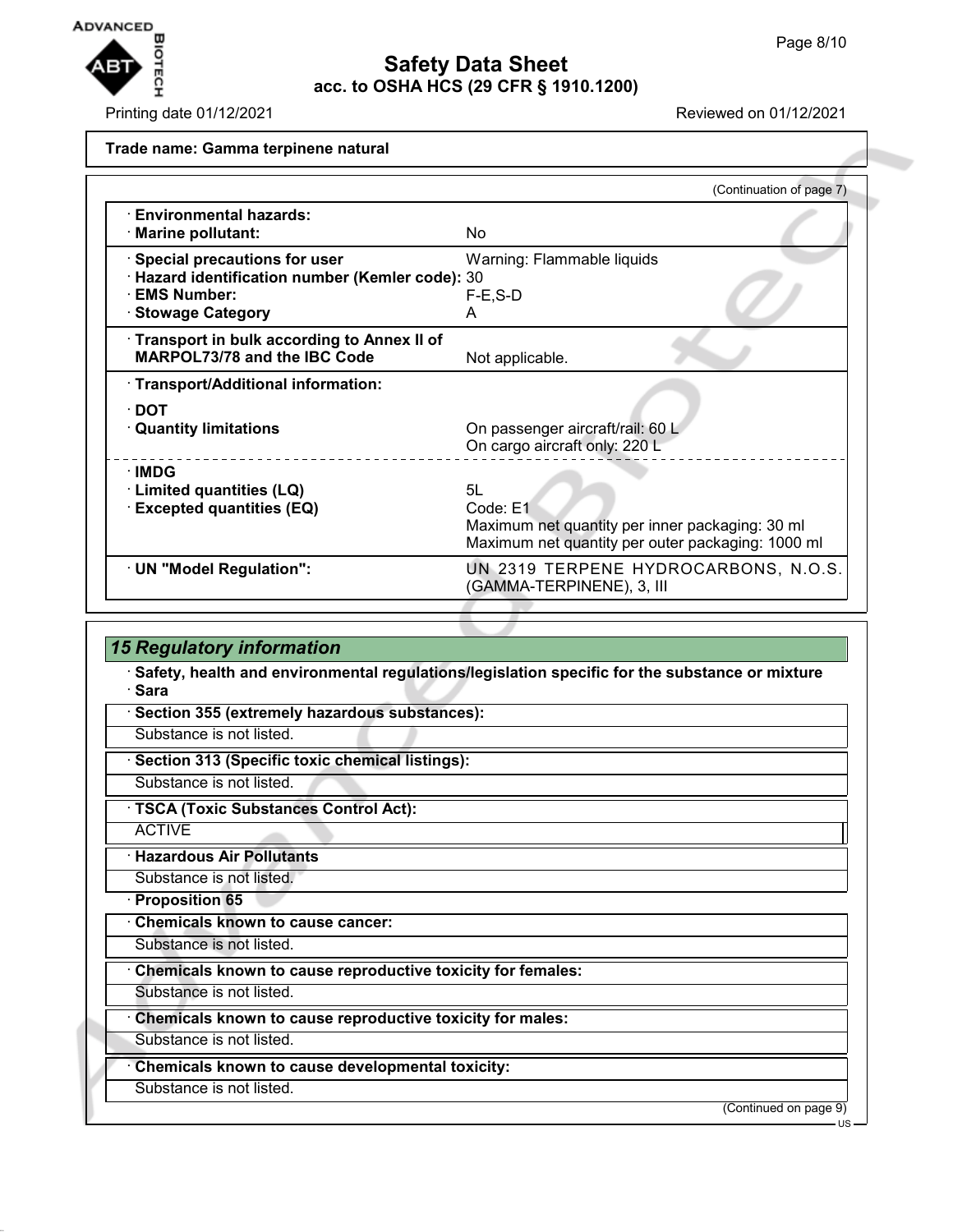

#### Printing date 01/12/2021 Reviewed on 01/12/2021

#### **Trade name: Gamma terpinene natural**

(Continuation of page 8)

#### · **Carcinogenic categories**

#### · **EPA (Environmental Protection Agency)**

Substance is not listed.

## · **TLV (Threshold Limit Value established by ACGIH)**

Substance is not listed.

## · **NIOSH-Ca (National Institute for Occupational Safety and Health)**

#### Substance is not listed. · **GHS label elements**

Pictograms on label shall be in the shape of a square set at a point and shall include a black hazard symbol on a white background with a red frame sufficiently wide to be clearly visible.

The substance is classified and labeled according to the Globally Harmonized System (GHS).

## · **Hazard pictograms**



#### · **Signal word** Warning

#### · **Hazard-determining components of labeling:** gamma-Terpinene

## · **Hazard statements**

H226 Flammable liquid and vapor.

H361 Suspected of damaging fertility or the unborn child.

#### · **Precautionary statements**

P210 Keep away from heat/sparks/open flames/hot surfaces. - No smoking.<br>P241 See explosion-proof electrical/ventilating/lighting/equipment.

- P241 Use explosion-proof electrical/ventilating/lighting/equipment.<br>P280 Wear protective gloves/protective clothing/eve protection/fac
- Wear protective gloves/protective clothing/eye protection/face protection.
- P303+P361+P353 If on skin (or hair): Take off immediately all contaminated clothing. Rinse skin with water/shower.
- P405 Store locked up.<br>P501 Dispose of conte

Dispose of contents/container in accordance with local/regional/national/international regulations.

· **Chemical safety assessment:** A Chemical Safety Assessment has not been carried out.

## *16 Other information*

This information is based on our present knowledge. However, this shall not constitute a guarantee for any specific product features and shall not establish a legally valid contractual relationship.

- · **Department issuing SDS:** Product Safety Department
- · **Contact:**

Product Safety Department

productsafety@adv-bio.com

· **Date of preparation / last revision** 01/12/2021 / -

· **Abbreviations and acronyms:**

ADR: Accord relatif au transport international des marchandises dangereuses par route (European Agreement Concerning the International Carriage of Dangerous Goods by Road)

IMDG: International Maritime Code for Dangerous Goods DOT: US Department of Transportation

IATA: International Air Transport Association

(Continued on page 10)

US